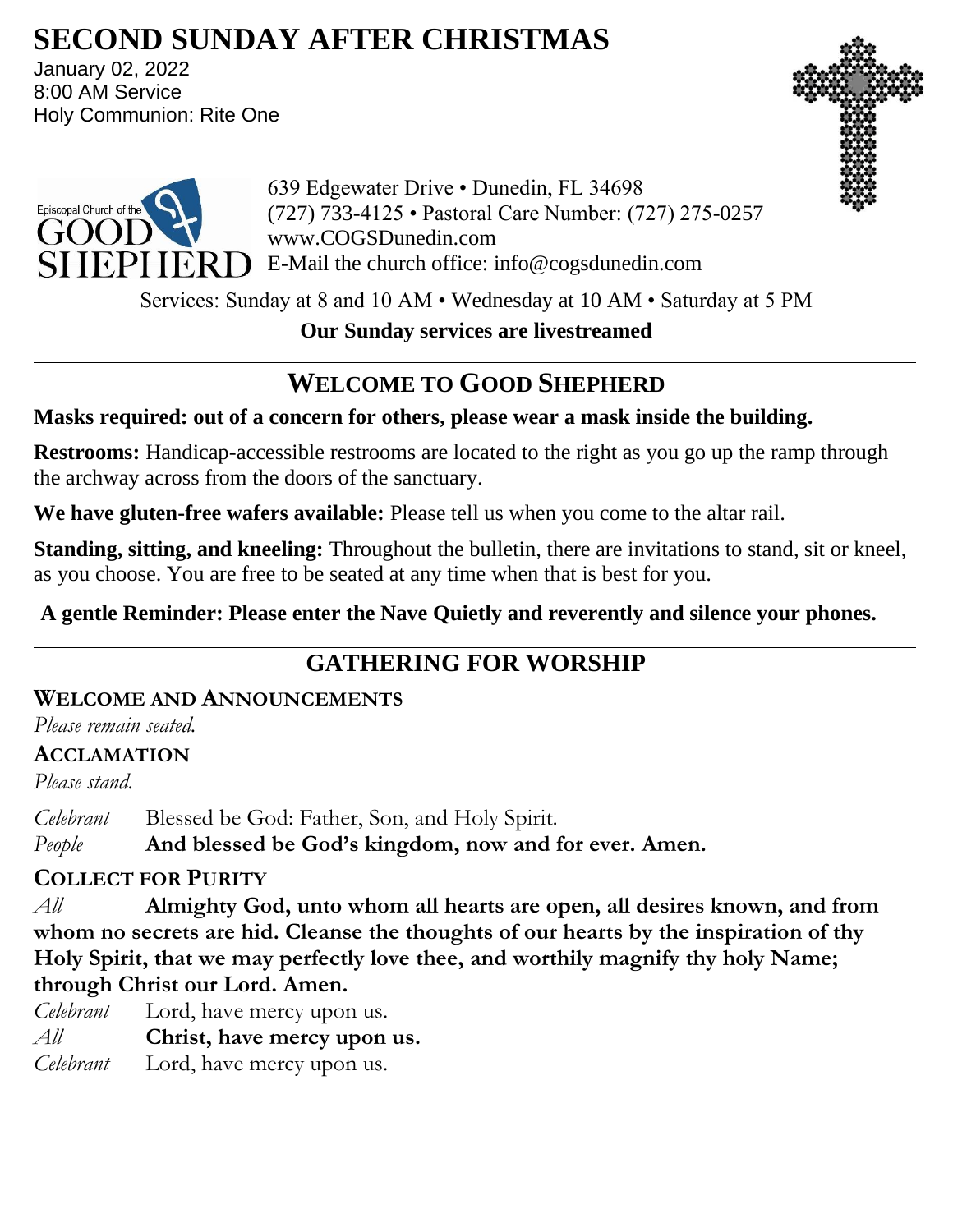#### **THE COLLECT OF THE DAY**

*Celebrant* The Lord be with you.

*People* **And with thy Spirit.**

- *Celebrant* Let us pray… … O God, who wonderfully created, and yet more wonderfully restored, the dignity of human nature: Grant that we may share the divine life of him who humbled himself to share our humanity, your Son Jesus Christ; who lives and reigns with you, in the unity of the Holy Spirit, one God, for ever and ever.
- *All* **Amen.**

#### **THE WORD OF GOD**

*Please be seated.*

#### **THE FIRST READING** Jeremiah 31:7-14

#### *Lector The First Reading is taken from Jeremiah chapter 31…*

Thus says the Lord: Sing aloud with gladness for Jacob, and raise shouts for the chief of the nations; proclaim, give praise, and say, "Save, O Lord, your people, the remnant of Israel." See, I am going to bring them from the land of the north, and gather them from the farthest parts of the earth, among them the blind and the lame, those with child and those in labor, together; a great company, they shall return here. With weeping they shall come, and with consolations I will lead them back, I will let them walk by brooks of water, in a straight path in which they shall not stumble; for I have become a father to Israel, and Ephraim is my firstborn. Hear the word of the Lord, O nations, and declare it in the coastlands far away; say, "He who scattered Israel will gather him, and will keep him as a shepherd a flock." For the Lord has ransomed Jacob, and has redeemed him from hands too strong for him. They shall come and sing aloud on the height of Zion, and they shall be radiant over the goodness of the Lord, over the grain, the wine, and the oil, and over the young of the flock and the herd; their life shall become like a watered garden, and they shall never languish again. Then shall the young women rejoice in the dance, and the young men and the old shall be merry. I will turn their mourning into joy, I will comfort them, and give them gladness for sorrow. I will give the priests their fill of fatness, and my people shall be satisfied with my bounty, says the Lord.

*Lector* The Word of the Lord.

*People* **Thanks be to God.**

#### **THE PSALM 84**

*Lector We will read responsively Psalm 84…*

- *Lector* How dear to me is your dwelling, O Lord of hosts! My soul has a desire and longing for the courts of the Lord; my heart and my flesh rejoice in the living God.
- *People* **The sparrow has found her a house and the swallow a nest where she may lay her young; by the side of your altars, O Lord of hosts, my King and my God.** *Lector* Happy are they who dwell in your house! they will always be praising you.
- *People* **Happy are the people whose strength is in you! whose hearts are set on the pilgrims' way.**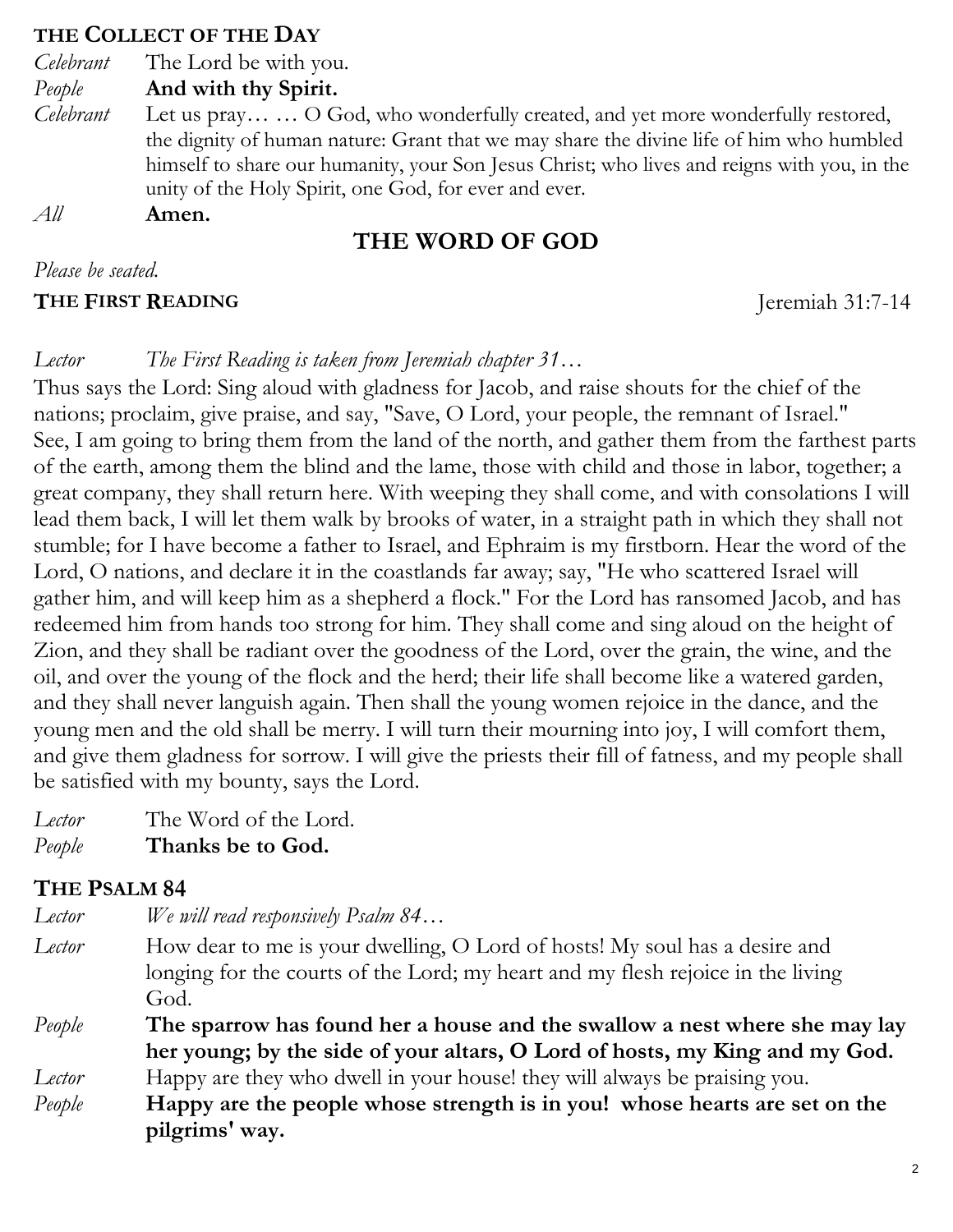*Lector* Lord God of hosts, hear my prayer; hearken, O God of Jacob. *People* **Behold our defender, O God; and look upon the face of your Anointed. THE SECOND READING** Ephesians 1:3-6,15-19a *Lector The Second Reading is taken from Ephesians chapter 1…*

Blessed be the God and Father of our Lord Jesus Christ, who has blessed us in Christ with every spiritual blessing in the heavenly places, just as he chose us in Christ before the foundation of the world to be holy and blameless before him in love. He destined us for adoption as his children through Jesus Christ, according to the good pleasure of his will, to the praise of his glorious grace that he freely bestowed on us in the Beloved. I have heard of your faith in the Lord Jesus and your love toward all the saints, and for this reason I do not cease to give thanks for you as I remember you in my prayers. I pray that the God of our Lord Jesus Christ, the Father of glory, may give you a spirit of wisdom and revelation as you come to know him, so that, with the eyes of your heart enlightened, you may know what is the hope to which he has called you, what are the riches of his glorious inheritance among the saints, and what is the immeasurable greatness of his power for us who believe.

*Lector* The Word of the Lord.

*People* **Thanks be to God.**

**in Zion.**

**THE GOSPEL** Matthew 2:1-12

Please stand.

*Deacon* The Holy Gospel of our Lord Jesus Christ according to Matthew.

*People* **Glory be to thee, O Lord.** 

*Deacon* In the time of King Herod, after Jesus was born in Bethlehem of Judea, wise men from the East came to Jerusalem, asking, "Where is the child who has been born king of the Jews? For we observed his star at its rising, and have come to pay him homage." When King Herod heard this, he was frightened, and all Jerusalem with him; and calling together all the chief priests and scribes of the people, he inquired of them where the Messiah was to be born. They told him, "In Bethlehem of Judea; for so it has been written by the prophet:

`And you, Bethlehem, in the land of Judah, are by no means least among the rulers of Judah; for from you shall come a ruler who is to shepherd my people Israel.'"

Then Herod secretly called for the wise men and learned from them the exact time when the star had appeared. Then he sent them to Bethlehem, saying, "Go and search diligently for the child; and when you have found him, bring me word so that I may also go and pay him homage." When they had heard the king, they set out; and there, ahead of them, went the star that they had seen at its rising, until it stopped over the place where the child was. When they saw that the star had stopped, they were overwhelmed with joy. On entering the house, they saw the child with Mary his mother; and they knelt down and paid him homage. Then, opening their treasure chests, they

*Lector* Those who go through the desolate valley will find it a place of springs, for the early rains have covered it with pools of water. *People* **They will climb from height to height, and the God of gods will reveal himself**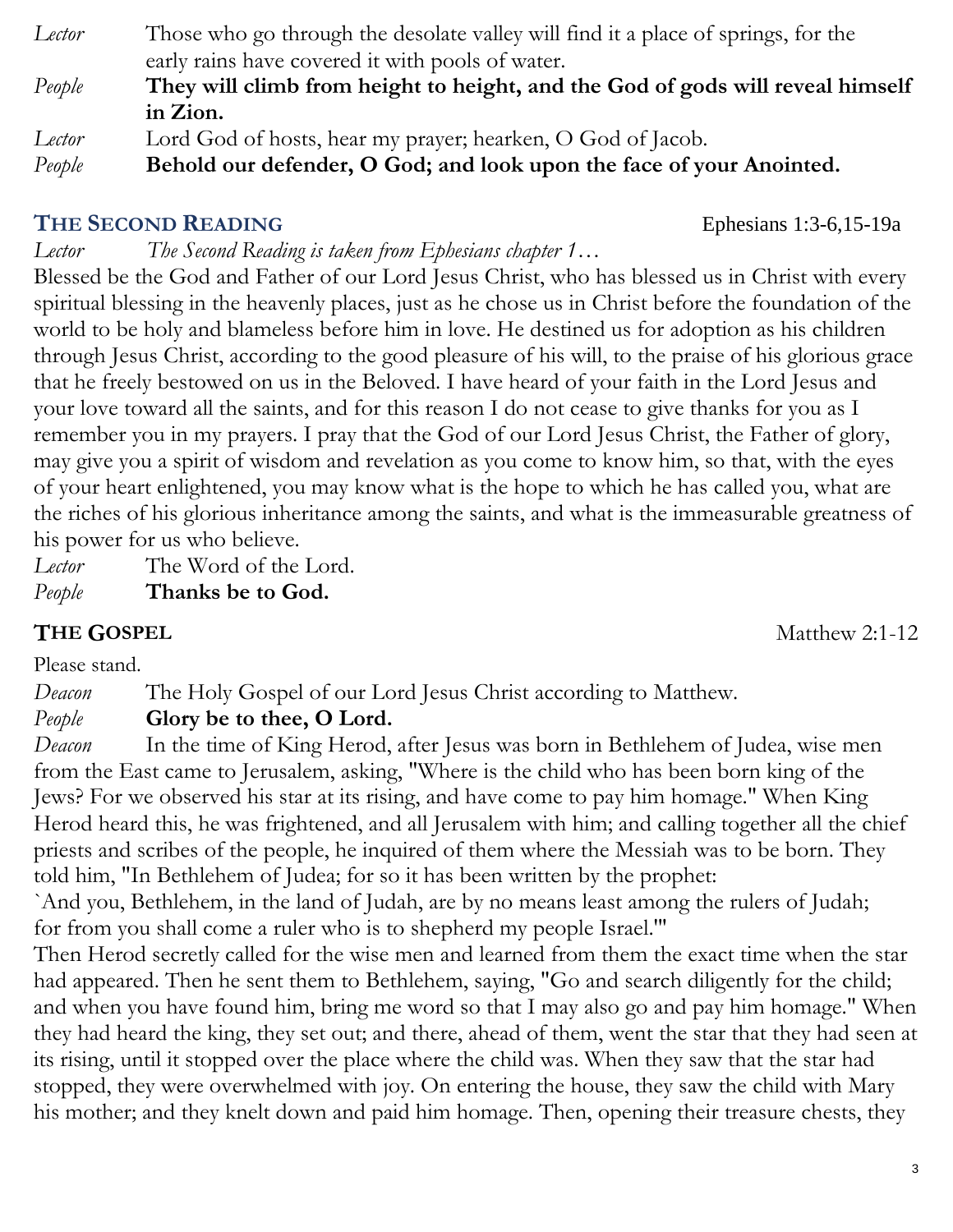offered him gifts of gold, frankincense, and myrrh. And having been warned in a dream not to return to Herod, they left for their own country by another road.

| Deacon | The Gospel of the Lord.      |
|--------|------------------------------|
| People | Praise be to thee, O Christ. |

**SERMON** The Rev. Whitney Burton

*Please be seated.*

#### **NICENE CREED** *Please stand.*

*People* **We believe in one God, the Father, the Almighty, maker of heaven and earth, of all that is, seen and unseen. We believe in one Lord, Jesus Christ, the only Son of God, eternally begotten of the Father, God from God, Light from Light, true God from true God, begotten, not made, of one Being with the Father. Through him all things were made. For us and for our salvation he came down from heaven: by the power of the Holy Spirit he became incarnate from the Virgin Mary, and was made man. For our sake he was crucified under Pontius Pilate; he suffered death and was buried. On the third day he rose again in accordance with the Scriptures; he ascended into heaven and is seated at the right hand of the Father. He will come again in glory to judge the living and the dead, and his kingdom will have no end. We believe in the Holy Spirit, the Lord, the giver of life, who proceeds from the Father and the Son. With the Father and the Son he is worshiped and glorified. He has spoken through the Prophets. We believe in one holy catholic and apostolic Church. We acknowledge one baptism for the forgiveness of sins. We look for the resurrection of the dead, and the life of the world to come. AMEN.**

#### **PRAYERS OF THE PEOPLE**

*Please sit, stand, or kneel, as you prefer.*

*Deacon* Let us pray for the whole state of Christ's Church and the world.

*Lector* Almighty and everliving God, who in thy holy Word hast taught us to make prayers, and supplications, and to give thanks for all humanity receive these our prayers which we offer unto thy divine Majesty, beseeching thee to inspire continually the Universal Church with the spirit of truth, unity, and concord; and grant that all those who do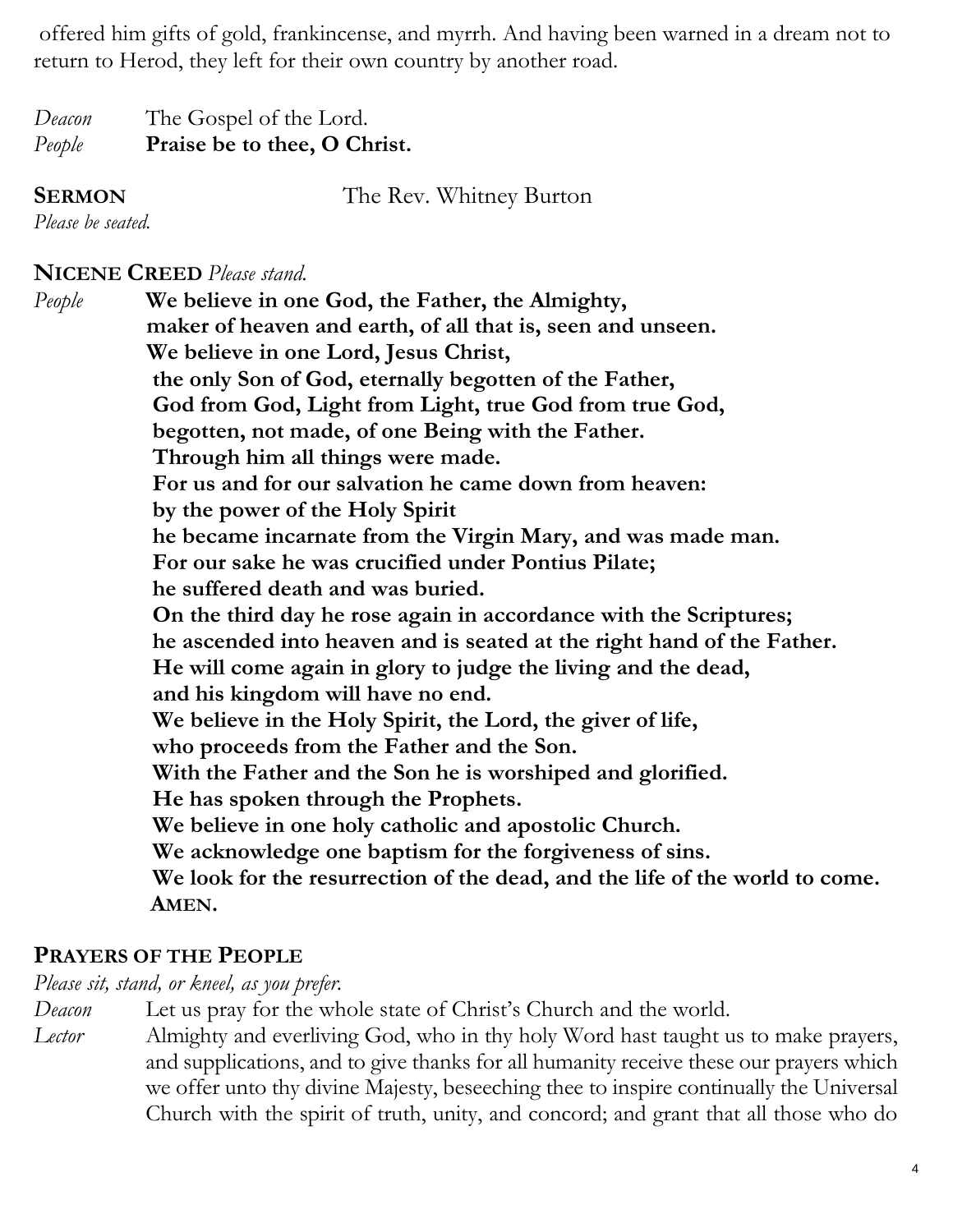confess thy holy Name may agree in the truth of thy holy Word, and live in unity and godly love. God of Light and Life,

#### *People* **We pray to you.**

*Lector* Give grace, O heavenly Father, to all bishops, especially to Michael, our Presiding Bishop; Dabney, our Bishop; Barry and Michael, our Assisting Bishops; Whitney, our Rector; Cindy, our Deacon; to our companion diocese of the Dominican Republic; to these Episcopal Churches in our Diocese; Diocesan House, DaySpring Episcopal Center; Epiphany, Cape Coral; Good Samaritan, Clearwater; Good Shepherd, Dunedin; Good Shepherd, LaBelle; Good Shepherd, Punta Gorda; Good Shepherd, Venice, Clearwater Deanery Collaboration Partners; and to all priests, deacons, and the laity in their ministry; that they may, both by their life and doctrine, set forth thy true and lively Word, and rightly and duly administer thy holy Sacraments. God of Light and Life,

#### *People* **We pray to you.**

*Lector* And to all thy people give thy heavenly grace, and especially to this congregation here present; that, with meek heart and due reverence, they may hear and receive thy holy Word, truly serving thee in holiness and righteousness all the days of their life. God of Light and Life,

#### *People* **We pray to you.**

*Lector* We beseech thee also so to rule the hearts of those who bear the authority of government in this and every land, especially our elected leaders, that they may be led to wise decisions and right actions for the welfare and peace of the world. We pray that all God's children, especially those in the Middle East, might live in the hope of the world peace for which we are created. God of Light and Life,

#### *People* **We pray to you.**

*Lector* And we most humbly beseech thee, of thy goodness, O Lord, to comfort and succor [*Add handwritten names from notebook*] and all those who, in this transitory life, are in trouble, sorrow, need, sickness, or any other adversity, especially those listed in the weekly news who have asked for our prayers. I now invite you to pray for others by name, aloud or in your hearts. [*Leave time…*] God of Light and Life,

### *People* **We pray to you.**

*Lector* Open, O Lord, the eyes of all people to behold thy gracious hand in all thy works, that, rejoicing in thy whole creation, they may honor thee with their substance, and be faithful stewards of thy bounty. We give thanks for the flowers given to the Glory of God, and for all the blessings of this life, especially the birthdays this coming week of for Scott Hood, Matthew Davis, Richard Harvey, and Vic Howarth*.*, God of Light and Life,

#### *People* **We pray to you.**

*Lector* And we also bless thy holy Name for all thy servants departed this life in thy faith and fear, [*especially… add names from notebook*]. Please add names of those on your heart, silently or aloud. [*Leave time…*] We beseech thee to grant them continual growth in thy love and service; and to grant us grace so to follow the good examples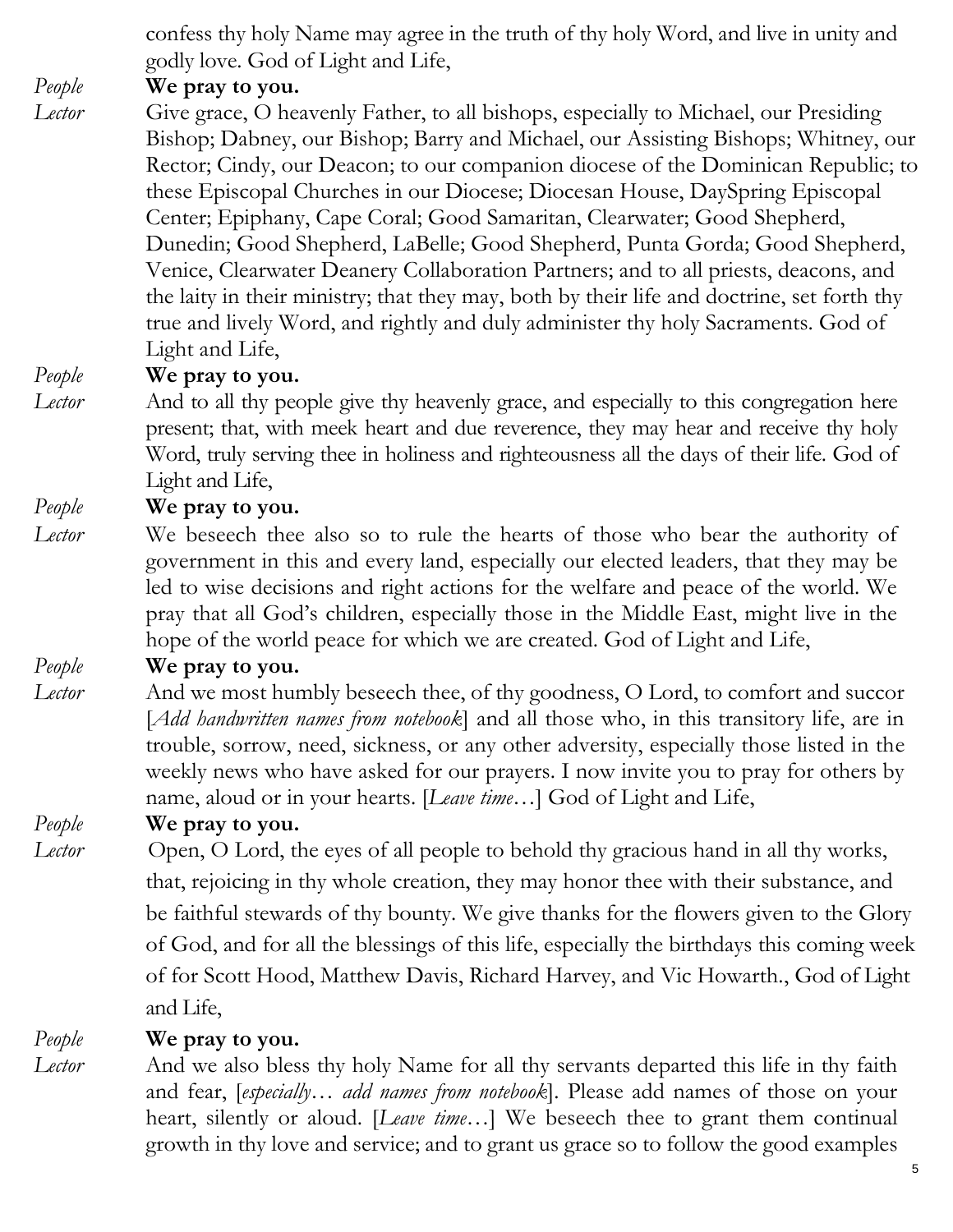of all thy saints, that with them we may be partakers of thy heavenly kingdom. God of Light and Life,

*People* **We pray to you.**

*Lector* Grant these our prayers, O Father, for Jesus Christ's sake, our only Mediator and Advocate.

*The Celebrant adds a concluding collect. People* **AMEN.**

## **CONFESSION AND ABSOLUTION**

*Please kneel or stand.*

- *Deacon* Let us humbly confess our sins unto Almighty God. [*Silence is kept.*] Most merciful God,
- *People* **We confess that we have sinned against thee in thought, word, and deed, by what we have done, and by what we have left undone. We have not loved thee with our whole heart; we have not loved our neighbors as ourselves. We are truly sorry and we humbly repent. For the sake of thy Son Jesus Christ, have mercy on us and forgive us; that we may delight in thy will, and walk in thy ways, to the glory of thy Name. Amen.**
- *Celebrant* Almighty God, our heavenly Father, who of his great mercy hath promised forgiveness of sins to all those who with hearty repentance and true faith turn unto him, have mercy upon you, pardon and deliver you from all your sins, confirm and strengthen you in all goodness, and bring you to everlasting life; through Jesus Christ our Lord.
- *People* **Amen.**

# **THE GREETING OF PEACE**

*Please stand.*

*Celebrant* The peace of the Lord be always with you.

*People* **And with thy spirit.**

# **THE HOLY COMMUNION**

# **OFFERTORY SENTENCE**

*Please be seated.*

# **PRESENTATION OF THE OFFERINGS**

*Deacon* As we receive these gifts, we acknowledge

*People* **All things come from thee, O Lord and of thine own have we given thee.**

# **THE GREAT THANKSGIVING:** Eucharistic Prayer II

*Celebrant* The Lord be with you.

*People* **And with thy spirit.**

*Celebrant* Lift up your hearts.

- *People* **We lift them up unto the Lord.**
- *Celebrant* Let us give thanks unto our Lord God.
- *People* **It is meet and right so to do.**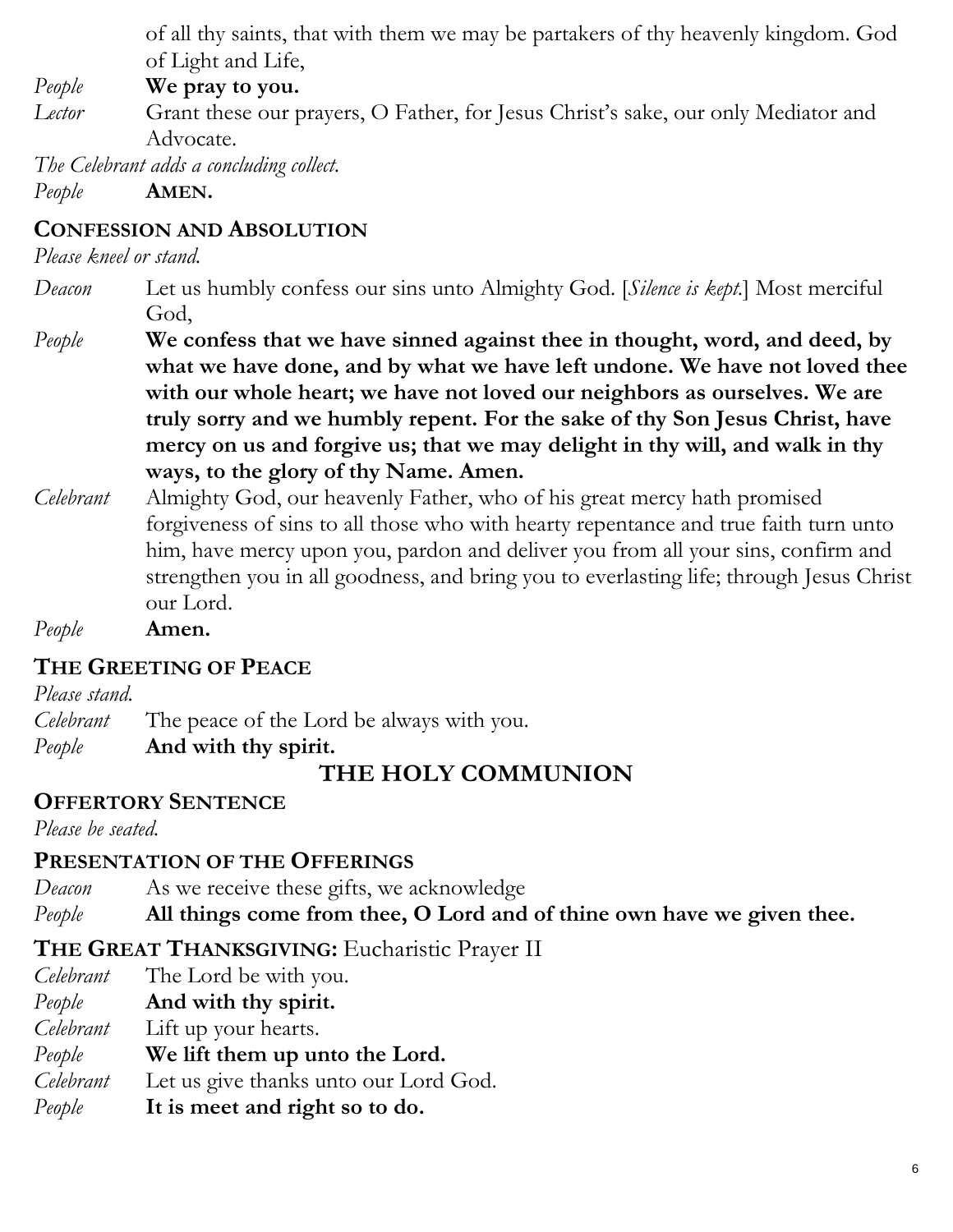*Celebrant* It is very meet, right, and our bounden duty, that we should at all times, and in all places, give thanks unto thee, O Lord, holy Father, almighty, everlasting God, Creator of the light and source of life, who hast made us in thine image, and called us to new life in Jesus Christ our Lord. Therefore, with Angels and Archangels, and with all the company of heaven, we laud and magnify thy glorious Name; evermore praising thee, and saying,

*People* **Holy, holy, holy, Lord God of Hosts: Heaven and earth are full of thy glory. Glory be to thee, O Lord Most High.** 

**Blessed is he that cometh in the name of the Lord. Hosanna in the highest.**

#### *Please kneel or stand, as you choose.*

*Celebrant* All glory be to thee, O Lord our God, for that thou didst create heaven and earth, and didst make us in thine own image; and, of thy tender mercy, didst give thine only Son Jesus Christ to take our nature upon him, and to suffer death upon the cross for our redemption. He made there a full and perfect sacrifice for the whole world; and did institute, and in his holy Gospel command us to continue, a perpetual memory of that his precious death and sacrifice, until his coming again.

For in the night in which he was betrayed, he took bread; and when he had given thanks to thee, he broke it, and gave it to his disciples, saying, "Take, eat, this is my Body, which is given for you. Do this in remembrance of me."

Likewise, after supper, he took the cup; and when he had given thanks, he gave it to them, saying, "Drink this, all of you; for this is my Blood of the New Covenant, which is shed for you, and for many, for the remission of sins. Do this, as oft as ye shall drink it, in remembrance of me."

Wherefore, O Lord and heavenly Father, we thy people do celebrate and make, with these thy holy gifts which we now offer unto thee, the memorial thy Son hath commanded us to make; having in remembrance his blessed passion and precious death, his mighty resurrection and glorious ascension; and looking for his coming again with power and great glory. And we most humbly beseech thee, O merciful Father, to hear us, and, with thy Word and Holy Spirit, to bless and sanctify these gifts of bread and wine, that they may be unto us the Body and Blood of thy dearly-beloved Son Jesus Christ.

*Celebrant and People* **And we earnestly desire thy fatherly goodness to accept this our sacrifice of praise and thanksgiving, whereby we offer and present unto thee, O Lord, our selves, our souls and bodies. Grant, we beseech thee, that all who partake of this Holy Communion may worthily receive the most precious Body and Blood of thy Son Jesus Christ, and be filled with thy grace and heavenly benediction; and also that we and all thy whole Church may be made one body with him, that he may dwell in us, and we in him; through the same Jesus Christ our Lord;** 

*Celebrant* By whom, and with whom, and in whom, in the unity of the Holy Ghost all honor and glory be unto thee, O Father Almighty, world without end.

*People* **AMEN.**

# **THE LORD'S PRAYER**

*Celebrant* And now, as our Savior Christ hath taught us, we are bold to say,

*People* **Our Father, who art in heaven, hallowed be thy Name, thy kingdom come, thy will be done, on earth as it is in heaven. Give us this day our daily bread. And forgive us**